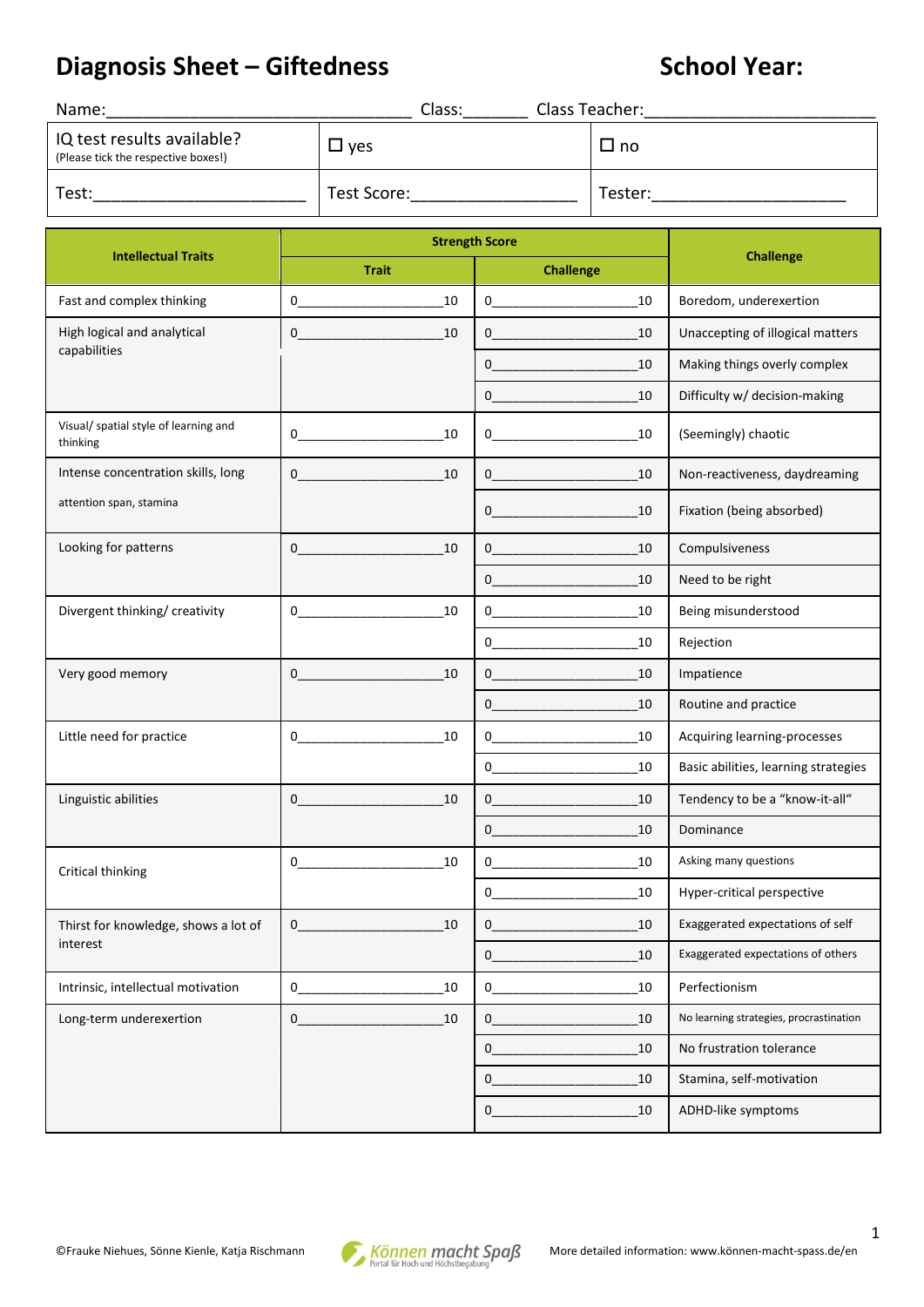| <b>Psychological and physical traits</b>             | <b>Strength Score</b>                                                                                                                                                                                                                                                                                                                                                                             | <b>Challenge</b>                                                                                                                                                                                                                                                                                                                                                              |                                        |  |
|------------------------------------------------------|---------------------------------------------------------------------------------------------------------------------------------------------------------------------------------------------------------------------------------------------------------------------------------------------------------------------------------------------------------------------------------------------------|-------------------------------------------------------------------------------------------------------------------------------------------------------------------------------------------------------------------------------------------------------------------------------------------------------------------------------------------------------------------------------|----------------------------------------|--|
|                                                      | <b>Trait</b>                                                                                                                                                                                                                                                                                                                                                                                      | <b>Challenge</b>                                                                                                                                                                                                                                                                                                                                                              |                                        |  |
| Openness, independence                               | $\overline{0}$<br>10                                                                                                                                                                                                                                                                                                                                                                              | 10<br>$0 \qquad \qquad$                                                                                                                                                                                                                                                                                                                                                       | Lacking conformity                     |  |
| Need for input                                       | 10<br>$\overline{0}$                                                                                                                                                                                                                                                                                                                                                                              | 10<br>$\overline{0}$                                                                                                                                                                                                                                                                                                                                                          | Stimulus dosage                        |  |
| High energy level                                    | $\overline{0}$<br>10                                                                                                                                                                                                                                                                                                                                                                              | $\overline{0}$<br>10                                                                                                                                                                                                                                                                                                                                                          | Is "too much" for the environment      |  |
| High sensitivity and sensibility<br>Affected senses: | 10<br>$0 \qquad \qquad$                                                                                                                                                                                                                                                                                                                                                                           | 10<br>$0 \qquad \qquad$                                                                                                                                                                                                                                                                                                                                                       | Stimulus dosage and filtering          |  |
| $\circ$<br>$\circ$                                   |                                                                                                                                                                                                                                                                                                                                                                                                   | $0 \qquad \qquad$<br>10                                                                                                                                                                                                                                                                                                                                                       | Social challenges                      |  |
| Intense emotionality                                 | 10                                                                                                                                                                                                                                                                                                                                                                                                | 10<br>$\overline{0}$                                                                                                                                                                                                                                                                                                                                                          | Regulating emotions                    |  |
|                                                      |                                                                                                                                                                                                                                                                                                                                                                                                   | 10<br>$\overline{0}$                                                                                                                                                                                                                                                                                                                                                          | Social challenges                      |  |
| Strong sense of justice                              | 10<br>$\overline{0}$                                                                                                                                                                                                                                                                                                                                                                              | $\overline{0}$<br>10                                                                                                                                                                                                                                                                                                                                                          | Pragmatism                             |  |
| Feeling of being different                           | $\begin{picture}(20,10) \put(0,0){\dashbox{0.5}(10,0){ }} \put(15,0){\circle{10}} \put(15,0){\circle{10}} \put(15,0){\circle{10}} \put(15,0){\circle{10}} \put(15,0){\circle{10}} \put(15,0){\circle{10}} \put(15,0){\circle{10}} \put(15,0){\circle{10}} \put(15,0){\circle{10}} \put(15,0){\circle{10}} \put(15,0){\circle{10}} \put(15,0){\circle{10}} \put(15,0){\circle{10}} \put(15,$<br>10 | 10<br>$\overline{0}$                                                                                                                                                                                                                                                                                                                                                          | Loneliness                             |  |
| <b>Fixed Mindset</b>                                 | 10<br>$\mathbf{0}$                                                                                                                                                                                                                                                                                                                                                                                | 10<br>$\begin{picture}(100,10) \put(0,0){\dashbox{0.5}(10,0){ }} \put(10,0){\dashbox{0.5}(10,0){ }} \put(10,0){\dashbox{0.5}(10,0){ }} \put(10,0){\dashbox{0.5}(10,0){ }} \put(10,0){\dashbox{0.5}(10,0){ }} \put(10,0){\dashbox{0.5}(10,0){ }} \put(10,0){\dashbox{0.5}(10,0){ }} \put(10,0){\dashbox{0.5}(10,0){ }} \put(10,0){\dashbox{0.5}(10,0){ }} \put(10,0){\dashbox$ | Approaching challenges                 |  |
|                                                      |                                                                                                                                                                                                                                                                                                                                                                                                   | $\overline{0}$<br>10                                                                                                                                                                                                                                                                                                                                                          | Impostor syndrome                      |  |
| Ambivalence Dilemma                                  | 10<br>$\overline{0}$                                                                                                                                                                                                                                                                                                                                                                              | $\overline{0}$<br>10                                                                                                                                                                                                                                                                                                                                                          | Balancing/ integrating needs           |  |
| Narcissism                                           | 10<br>$0 \qquad \qquad$                                                                                                                                                                                                                                                                                                                                                                           | 10<br>$0 \qquad \qquad$                                                                                                                                                                                                                                                                                                                                                       | Need for mirroring                     |  |
|                                                      |                                                                                                                                                                                                                                                                                                                                                                                                   | 10<br>$0 \qquad \qquad$                                                                                                                                                                                                                                                                                                                                                       | Appropriate appreciation/ depreciation |  |
| Self-worth                                           | 10<br>$\overline{0}$                                                                                                                                                                                                                                                                                                                                                                              | 10<br>$0 \qquad \qquad$                                                                                                                                                                                                                                                                                                                                                       | Self-efficacy                          |  |
|                                                      |                                                                                                                                                                                                                                                                                                                                                                                                   | $0 \quad \qquad$<br>10                                                                                                                                                                                                                                                                                                                                                        | Ability awareness                      |  |
|                                                      |                                                                                                                                                                                                                                                                                                                                                                                                   | 10<br>$\mathbf 0$                                                                                                                                                                                                                                                                                                                                                             | Group dynamics                         |  |

In case there are several indications for the following characteristics, please consult a specialist:

| Original ADHD                            | 10              | 10                 | Lacking structure, concentration, inner<br>peace vs. impulsiveness                      |
|------------------------------------------|-----------------|--------------------|-----------------------------------------------------------------------------------------|
| Symptoms on the Autism<br>Spectrum Scale | 10              | 10                 | Not recognizing emotions, stimulus<br>processing, compulsiveness, prioritizing<br>logic |
| <b>Other Challenges:</b>                 | $\Box$ dyslexia | $\Box$ Dyscalculia | $\Box$ Foreign mother tongue                                                            |

| Other abnormalities / limitations: |  |
|------------------------------------|--|
|                                    |  |
|                                    |  |
|                                    |  |
|                                    |  |
|                                    |  |
| Special interests/ resources:      |  |
|                                    |  |
|                                    |  |
|                                    |  |
|                                    |  |
|                                    |  |